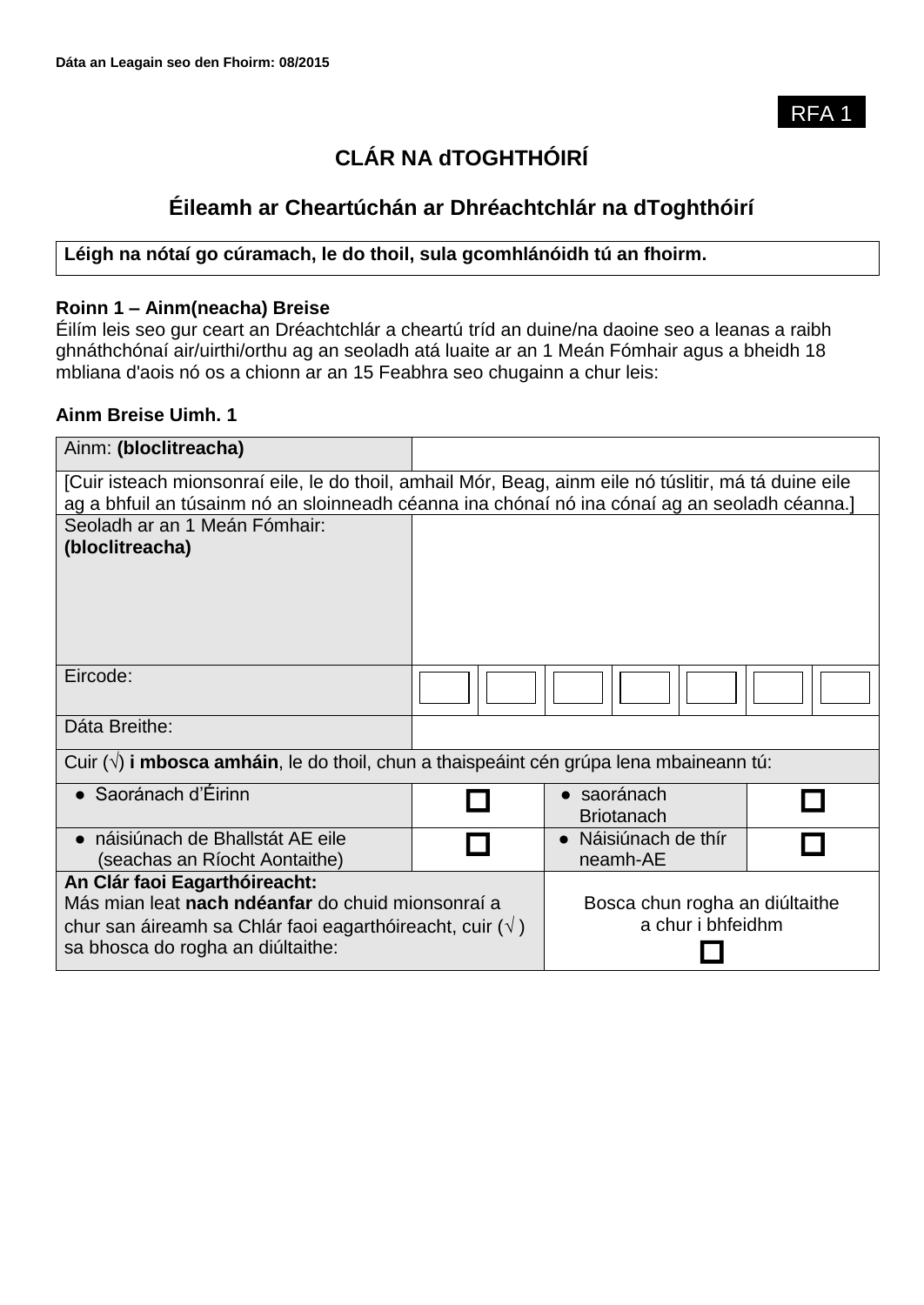## **Ainm Breise Uimh. 2**

| Ainm: (bloclitreacha)                                                                                                                                                                                  |  |                                                     |  |  |
|--------------------------------------------------------------------------------------------------------------------------------------------------------------------------------------------------------|--|-----------------------------------------------------|--|--|
| [Cuir isteach mionsonraí eile, le do thoil, amhail Mór, Beag, ainm eile nó túslitir, má tá duine eile<br>ag a bhfuil an túsainm nó an sloinneadh céanna ina chónaí nó ina cónaí ag an seoladh céanna.] |  |                                                     |  |  |
| Seoladh ar an 1 Meán Fómhair:<br>(bloclitreacha)                                                                                                                                                       |  |                                                     |  |  |
| Eircode:                                                                                                                                                                                               |  |                                                     |  |  |
| Dáta Breithe:                                                                                                                                                                                          |  |                                                     |  |  |
| Cuir $(\sqrt{ } )$ i mbosca amháin, le do thoil, chun a thaispeáint cén grúpa lena mbaineann tú:                                                                                                       |  |                                                     |  |  |
| $\bullet$ Saoránach d'Éirinn                                                                                                                                                                           |  | • saoránach<br><b>Briotanach</b>                    |  |  |
| • náisiúnach de Bhallstát AE eile<br>(seachas an Ríocht Aontaithe)                                                                                                                                     |  | Náisiúnach de thír<br>neamh-AE                      |  |  |
| An Clár faoi Eagarthóireacht:<br>Más mian leat nach ndéanfar do chuid mionsonraí a<br>chur san áireamh sa Chlár faoi eagarthóireacht, cuir $(\sqrt{})$<br>sa bhosca do rogha an diúltaithe:            |  | Bosca chun rogha an diúltaithe<br>a chur i bhfeidhm |  |  |

# **Roinn 2 – Scriosadh nó Leasú**

Éilím leis seo gur ceart an Dréachtchlár a cheartú trí na hiontrálacha seo a leanas a scriosadh nó a leasú:

### **Scriosadh/Leasú Uimh.1**

| Ainm: (bloclitreacha)                                                                                                                                                                                  |  |  |                                                     |
|--------------------------------------------------------------------------------------------------------------------------------------------------------------------------------------------------------|--|--|-----------------------------------------------------|
| [Cuir isteach mionsonraí eile, le do thoil, amhail Mór, Beag, ainm eile nó túslitir, má tá duine eile<br>ag a bhfuil an túsainm nó an sloinneadh céanna ina chónaí nó ina cónaí ag an seoladh céanna.] |  |  |                                                     |
| Seoladh ar an 1 Meán Fómhair:<br>(bloclitreacha)                                                                                                                                                       |  |  |                                                     |
| Eircode:                                                                                                                                                                                               |  |  |                                                     |
| Dáta Breithe:                                                                                                                                                                                          |  |  |                                                     |
| Foras an éilimh (lena n-áirítear seoladh<br>roimhe seo más iomchuí):                                                                                                                                   |  |  |                                                     |
| An Clár faoi Eagarthóireacht:<br>Más mian leat nach ndéanfar do chuid mionsonraí a<br>chur san áireamh sa Chlár faoi eagarthóireacht, cuir $(\sqrt{})$<br>sa bhosca do rogha an diúltaithe:            |  |  | Bosca chun rogha an diúltaithe<br>a chur i bhfeidhm |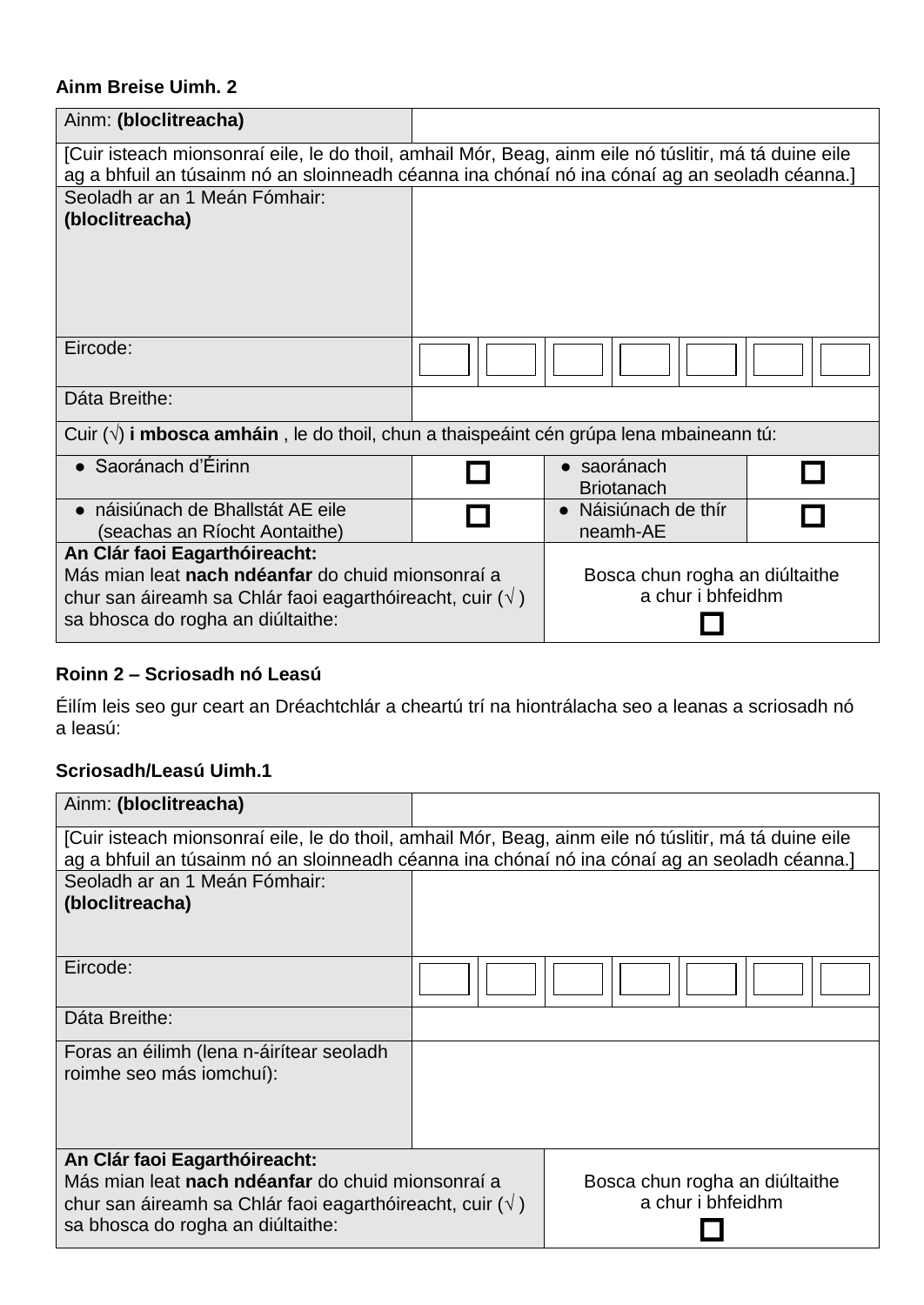# **Scriosadh/Leasú Uimh. 2**

| Ainm: (bloclitreacha)                                                                         |                                                                                                       |                                |                   |  |  |  |  |
|-----------------------------------------------------------------------------------------------|-------------------------------------------------------------------------------------------------------|--------------------------------|-------------------|--|--|--|--|
|                                                                                               |                                                                                                       |                                |                   |  |  |  |  |
|                                                                                               | [Cuir isteach mionsonraí eile, le do thoil, amhail Mór, Beag, ainm eile nó túslitir, má tá duine eile |                                |                   |  |  |  |  |
| ag a bhfuil an túsainm nó an sloinneadh céanna ina chónaí nó ina cónaí ag an seoladh céanna.] |                                                                                                       |                                |                   |  |  |  |  |
| Seoladh ar an 1 Meán Fómhair:                                                                 |                                                                                                       |                                |                   |  |  |  |  |
| (bloclitreacha)                                                                               |                                                                                                       |                                |                   |  |  |  |  |
|                                                                                               |                                                                                                       |                                |                   |  |  |  |  |
|                                                                                               |                                                                                                       |                                |                   |  |  |  |  |
| Eircode:                                                                                      |                                                                                                       |                                |                   |  |  |  |  |
|                                                                                               |                                                                                                       |                                |                   |  |  |  |  |
|                                                                                               |                                                                                                       |                                |                   |  |  |  |  |
| Dáta Breithe:                                                                                 |                                                                                                       |                                |                   |  |  |  |  |
| Foras an éilimh (lena n-áirítear seoladh                                                      |                                                                                                       |                                |                   |  |  |  |  |
| roimhe seo más iomchuí):                                                                      |                                                                                                       |                                |                   |  |  |  |  |
|                                                                                               |                                                                                                       |                                |                   |  |  |  |  |
|                                                                                               |                                                                                                       |                                |                   |  |  |  |  |
|                                                                                               |                                                                                                       |                                |                   |  |  |  |  |
| An Clár faoi Eagarthóireacht:                                                                 |                                                                                                       |                                |                   |  |  |  |  |
| Más mian leat nach ndéanfar do chuid mionsonraí a                                             |                                                                                                       | Bosca chun rogha an diúltaithe |                   |  |  |  |  |
| chur san áireamh sa Chlár faoi eagarthóireacht, cuir $(\sqrt{})$                              |                                                                                                       |                                | a chur i bhfeidhm |  |  |  |  |
| sa bhosca do rogha an diúltaithe:                                                             |                                                                                                       |                                |                   |  |  |  |  |
|                                                                                               |                                                                                                       |                                |                   |  |  |  |  |

Creidim go bhfuil an fhaisnéis atá tugtha agam thuas fíor.

| Síniú an Éilitheora:                                  |  |
|-------------------------------------------------------|--|
| Ainm: (bloclitreacha)                                 |  |
| Seoladh: (bloclitreacha)                              |  |
| Eircode:                                              |  |
| Dáta:                                                 |  |
| Uimhir theileafóin i rith an lae/Uimhir<br>Fóin Póca: |  |
| Ríomhphost:                                           |  |

**\_\_\_\_\_\_\_\_\_\_\_\_\_\_\_\_\_\_\_\_\_\_\_\_\_\_\_\_\_\_\_\_\_\_\_\_\_\_\_\_\_\_\_\_\_\_\_\_\_\_\_\_\_\_\_\_\_\_\_\_\_\_\_\_\_\_\_\_\_\_\_\_\_\_\_\_\_\_**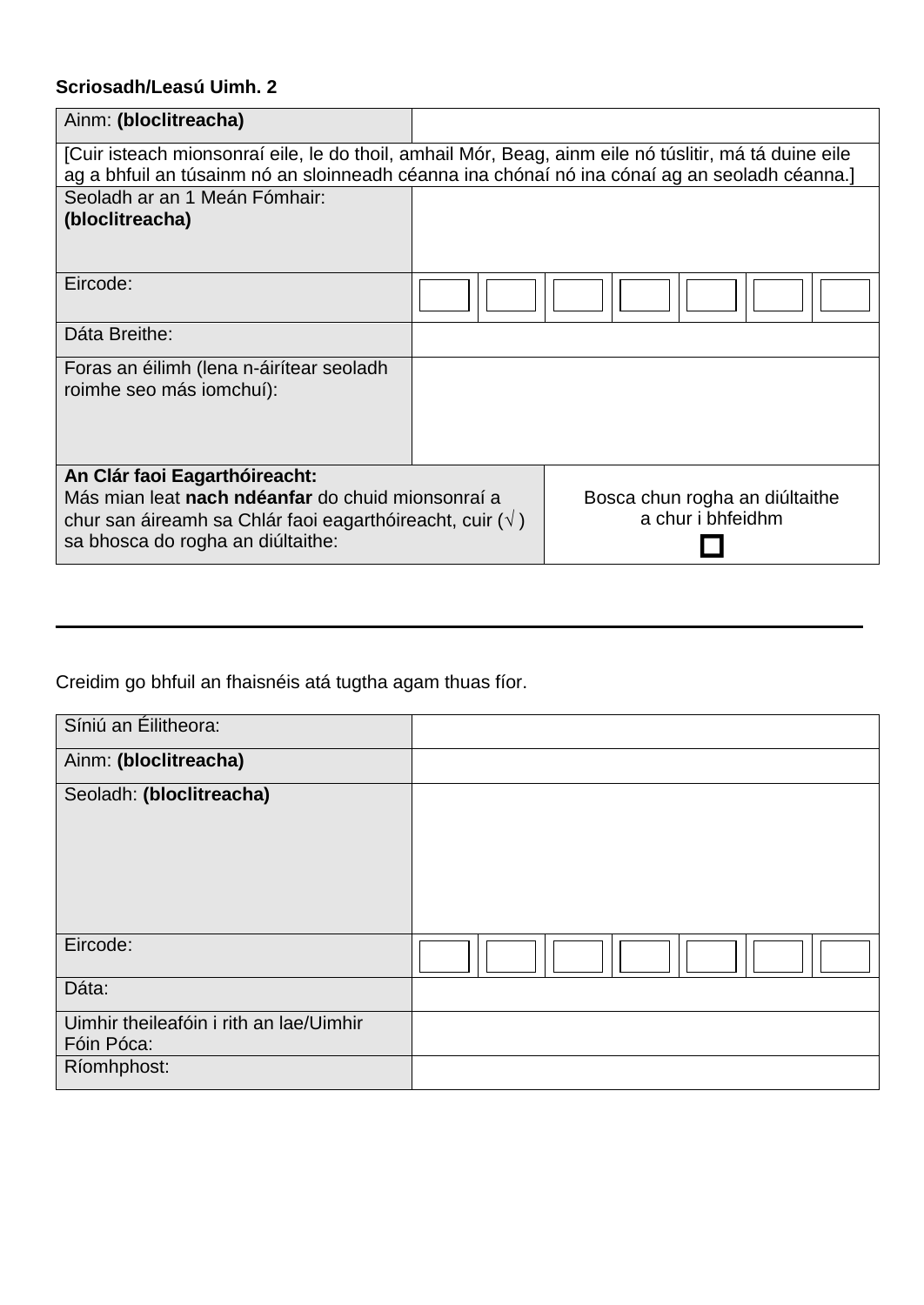## **NOTAÍ A GHABHANN LE FOIRM RFA 1**

#### **Éileamh ar Cheartúchán ar Dhréachtchlár na dToghthóirí**

- **1.** Is é is cuspóir don fhoirm seo ná an bealach a réiteach d'aon duine ar mian leis/léi 'éileamh' (i.e. moladh) a dhéanamh i dtaobh ceartúchán a dhéanamh ar an Dréachtchlár. Ní mór an fhoirm a úsáid sa tréimhse **ón 1 Samhain go dtí an 25 Samhain** gach bliain tar éis don Dréachtchlár a bheith foilsithe an 1 Samhain i leith an chláir a thiocfaidh i bhfeidhm an **15 Feabhra** ina dhiaidh sin.
- **2.** Is ceart éilimh ar cheartúcháin ar Dhréachtchlár na dToghthóirí a chur chuig an údarás clárúcháin – an Chomhairle Cathrach, an Chomhairle Contae agus an Chomhairle Cathrach agus Contae lena mbaineann. Is féidir dhá ainm breise a iontráil i roinn 1 den fhoirm agus dhá scriosadh/leasú a iontráil i roinn 2. Beidh gá le foirm bhreise RFA1 má bhíonn níos mó ná dhá ainm breise nó dhá scriosadh/leasú, de réir mar is cuí, le déanamh.
- **3.** In aon chás ina n-iarrtar ceartúchán a dhéanamh mar thoradh ar athrú ar sheoladh, is ceart an seanseoladh agus an seoladh reatha a chur ar fáil.
- **4.** Déantar liosta éileamh ar cheartúcháin ar an dréachtchlár a fhoilsiú ar an 30 Samhain. Déanfaidh an cláraitheoir contae na héilimh a bhreithniú agus a chinneadh. Féadfaidh sé nó sí a cheangal ar aon duine aon fhaisnéis a bheidh ag teastáil i leith bhreithniú éilimh a thabhairt dó nó di. Féadfaidh an cláraitheoir contae éisteacht a eagrú i ndáil le héileamh agus, más gá, déanfaidh sé nó sí fógra faoi am agus faoi ionad na héisteachta a thabhairt don éilitheoir agus d'aon daoine leasmhara eile. Beidh aon duine ag a bhfuil leas san éileamh i dteideal freastal a dhéanamh ar an éisteacht agus fianaise a thabhairt lena linn nó ionadaíocht a bheith aige/aici lena linn. Féadfaidh an cláraitheoir contae a cheangal go ndéantar aon fhianaise a thugtar le linn na héisteachta a thabhairt faoi mhionn. Déanfar cinneadh an chláraitheora contae maidir le héileamh a chur in iúl don éilitheoir agus do dhaoine leasmhara eile.